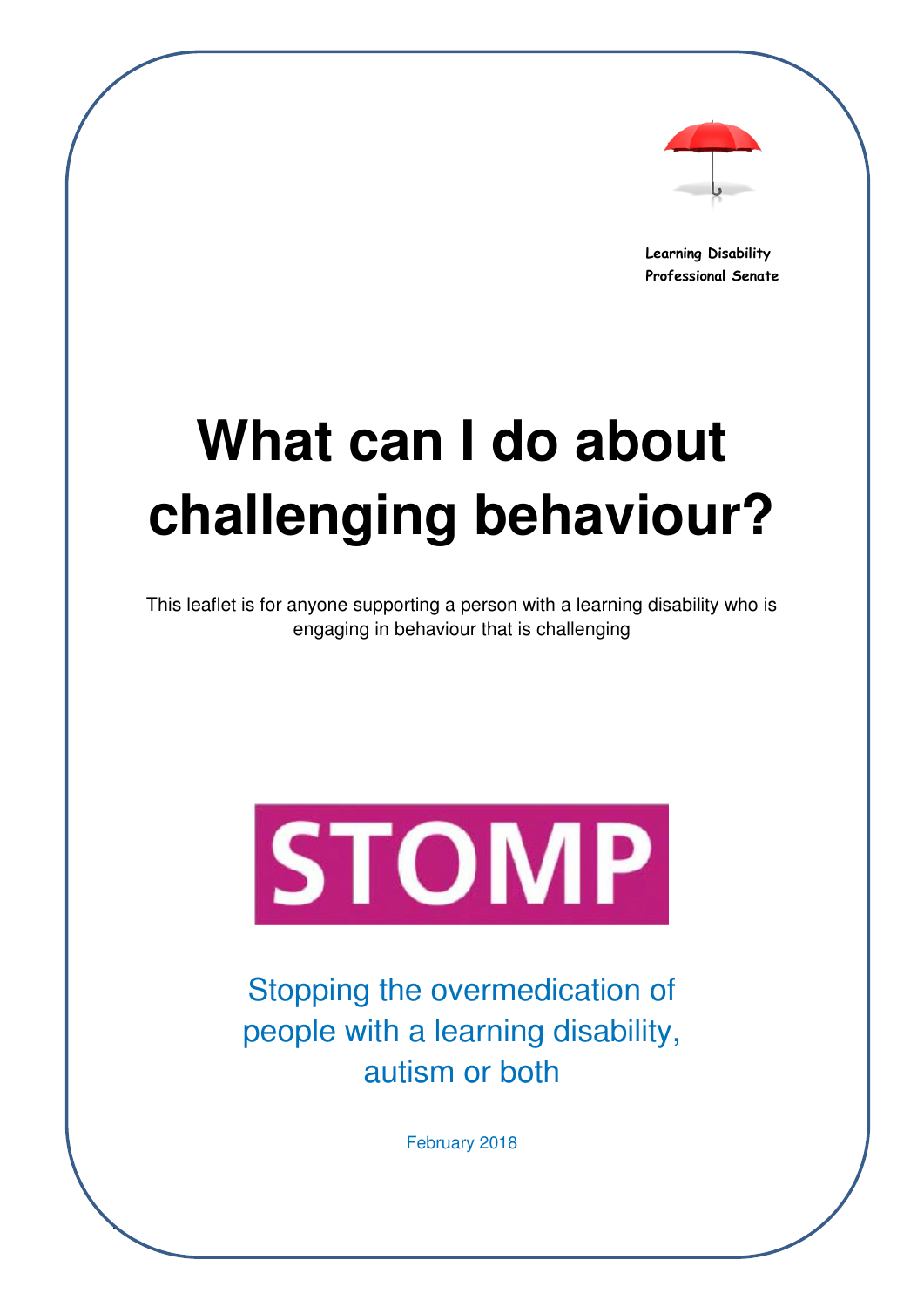## **Introduction**

### **What is this leaflet about?**

This leaflet is for anyone supporting a person with a learning disability who engages in behaviour that is seen as challenging. It outlines five key areas to check as a first step to giving help.

NHS England has found that many people with learning disabilities are sometimes inappropriately prescribed medication for behaviours seen as challenging. For many people the medication does not work and can lead to serious side-effects such as sedation, weight gain and difficulty moving. We need to change this situation and review the use of medication if it is not working.

One of the reasons for this overmedication seems to be that people do not know what else they can do to help. This leaflet explains more about some of these other things that we know can work to reduce challenging behaviour.

#### **What can I do about behaviours that challenge?**

We have outlined five key areas to check as a first step to helping with behaviour seen as challenging. These areas are:

- 1 Support for physical health
- 2 Communication
- 3 Activities
- 4 Support for mental wellbeing
- 5 Positive Behaviour Support

If you already have plans for helping someone in these areas then you should review them to make sure they are up to date and are still being used. If you do not have plans for any of these areas then you should develop them. In each area there are links to resources to help you do this.

If you need help reviewing, developing or implementing these plans then your local learning disability team should be able to give you advice. Your GP, other health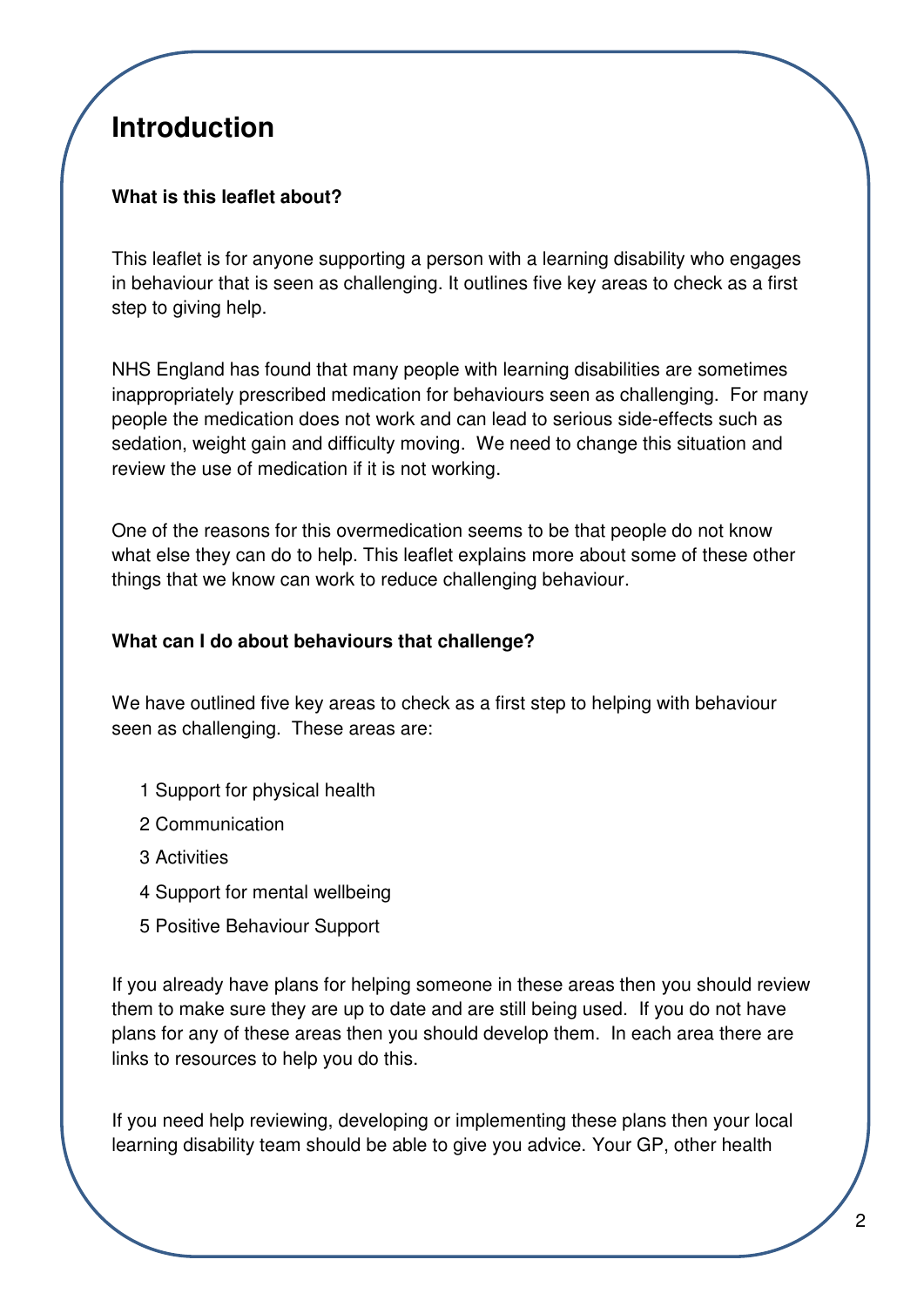professional or social worker should be able to put you in touch with your local learning disability team.

#### **Don't stop taking medication without advice**

It is important that you do not stop or change any medicines without getting professional medical advice first because this could be dangerous. Some medicines can be very effective in treating some people with learning disabilities when used appropriately.

If you are worried about your medication then ask for a review from the person responsible for prescribing it. This will usually be a GP, psychiatrist, specialist doctor, pharmacist or nurse prescriber.

There is a [leaflet available from the Voluntary Organisations Disability Group](https://www.vodg.org.uk/wp-content/uploads/2017-VODG-Preparing-to-visit-a-doctor-to-talk-about-psychotropic-medication.pdf)  [\(VODG\) website](https://www.vodg.org.uk/wp-content/uploads/2017-VODG-Preparing-to-visit-a-doctor-to-talk-about-psychotropic-medication.pdf) to help you prepare for a visit to the doctor to discuss your medication.

#### **NHS England's STOMP Programme**

NHS England has developed a programme called STOMP. This stands for "Stopping overmedication of people with a learning disability, autism or both".

STOMP is about making sure people get the right help for challenging behavior. This means getting psychological and other interventions first or at the same time as medicine. It is about encouraging people to have regular medication reviews if they are given medicine, supporting health professionals to involve people in decisions and showing how families and social care providers can be involved.

Medications that are often given for challenging behaviour include antipsychotics, antidepressants, anti-anxiety medications, sleeping medications and antiepileptics (when they are used purely for a person's mood). When used with people who engage in behaviours that challenge they need to be used cautiously, for the shortest time possible and reviewed regularly.

More information about STOMP and a number of helpful resources can be found on [NHS England's website](https://www.england.nhs.uk/learning-disabilities/stomp/).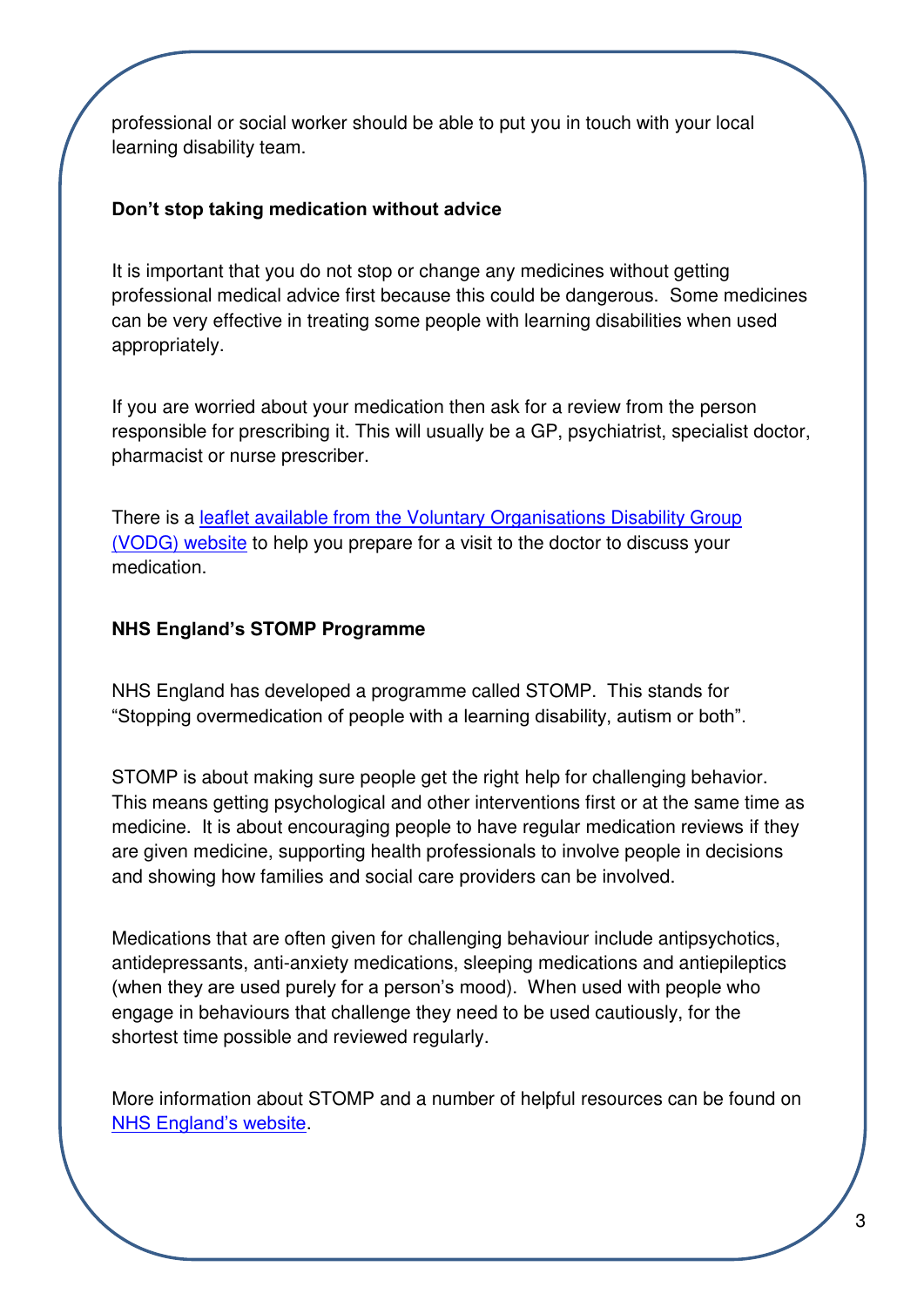## **1. Support for physical health**

In general, people with a learning disability have poorer physical health than other people and often live shorter lives. Many of the powerful medications prescribed for behaviour that challenges can often make this ill health worse. If someone feels ill, is in pain, cannot do things the way they usually do or feels uncomfortable then they are more likely to engage in behaviour that is seen as challenging.

Health Action Plans and Annual Health Checks with a GP are two ways of helping people maintain and improve their physical health.

*Some questions to consider:* 

- How confident are you that the person's health needs are being met?
- Are there any signs the person is in pain or ill?
- Do they have an up to date Health Action Plan?
- Have they had an annual health check with their GP?
- Do they need an eye or hearing test?
- Are there any signs of poor dental health or do they have a history of dental problems? Has the person had a dental check-up?

*Some useful resources:* 

[Mencap information on Health Action Plans](https://www.mencap.org.uk/sites/default/files/2016-06/What%20is%20a%20health%20action%20plan%3F.pdf)

[NHS information on Annual Health Checks](http://www.nhs.uk/Livewell/Childrenwithalearningdisability/Pages/AnnualHealthChecks.aspx)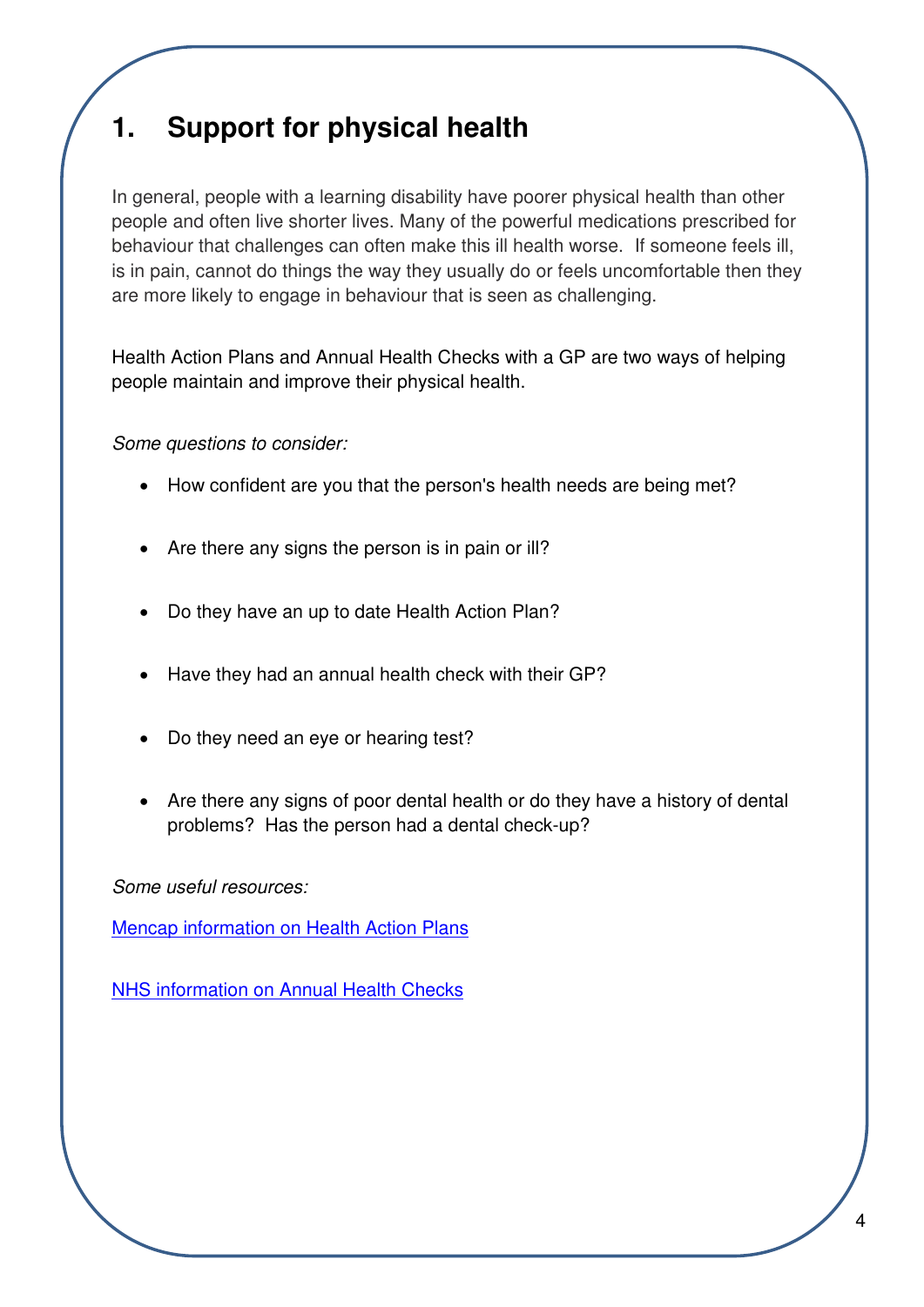# **2. Communication**

Most people with learning disabilities have some communication difficulties. These can often be hidden or overlooked. If people are having difficulty understanding others or making themselves understood, they are more likely to be confused and anxious. This makes them more likely to engage in behaviour that challenges.

Implementing good communication is proactive and ethical as it reduces the need for reactive and restrictive interventions.

*Some questions to consider:* 

- How confident is everyone supporting the person about being able to communicate with them?
- Does everyone understand what the person is trying to say?
- Is everyone able to adapt their communication so the person understands them?

*Some useful resources:* 

[Mencap information on communicating with someone with a learning disability](https://www.mencap.org.uk/sites/default/files/2016-12/Communicating%20with%20people_updated%20%281%29.pdf)

[British Institute for Learning Disabilities resources on communication](http://www.bild.org.uk/our-services/books/communication-is-a-human-right/communication-is-a-human-right/)

[Royal College of Speech and Language Therapists good communication standards](https://www.rcslt.org/news/docs/good_comm_standards)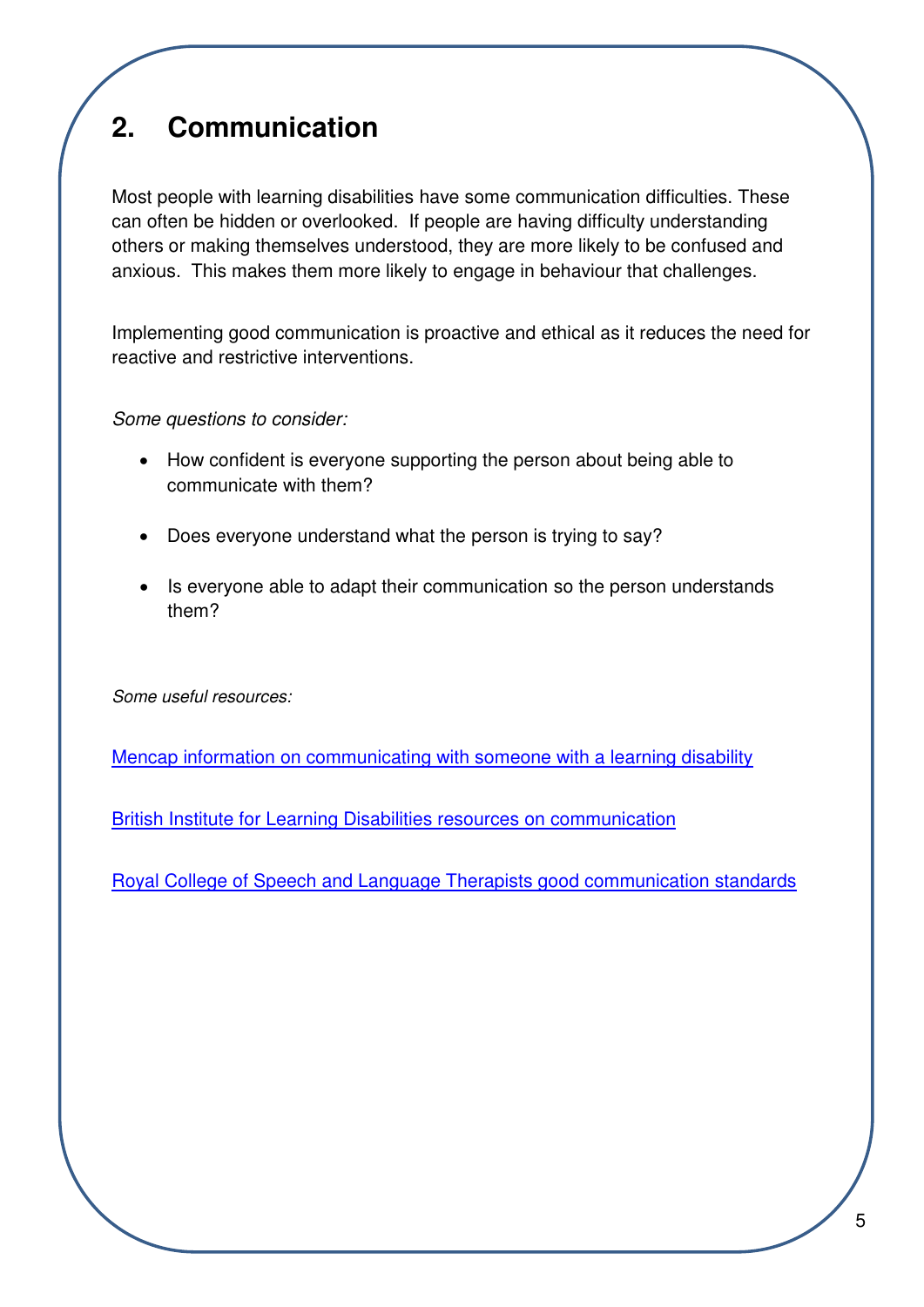## **3. Activities**

Keeping busy with meaningful activities is an important part of life for most people. People with learning disabilities often need to find, access and take part in activities they would like to do. If they are not given support to do this, they can feel anxious, frustrated and confused, which may make it more likely that they will engage in behaviours that can be seen as challenging.

Supporting someone with activities can seem very difficult – people often feel unsure about what help to give and what to say. There are tools that can help with this, for example Active Support. Active Support is one way of enabling people with learning disabilities to engage more in their daily lives. Active Support changes the style of support from 'caring for' to 'working with'. It promotes independence and supports people to take part in their own lives.

*Some questions to consider:* 

- What sorts of things is the person getting to do day to day?
- Do you know what things they like to do? Are they getting to do them?
- What sort of help can be given to best help engage someone?
- Does the person have a person-centred plan to help people know how to engage them?
- Is routine important to the person and do they have a routine that they like? Has the routine changed at all?

*Some useful resources:* 

[ARC information on Active Support](http://arcuk.org.uk/publications/files/2011/11/Active-Support-Handbook.pdf)

[United Response resources on Active Support](https://www.unitedresponse.org.uk/Handlers/Download.ashx?IDMF=9bb3bcc6-1352-4bd2-b0ed-10f8df02bd0c)

[British Institute for Learning Disabilities leaflet on Active Support](http://www.bild.org.uk/EasySiteWeb/GatewayLink.aspx?alId=7469)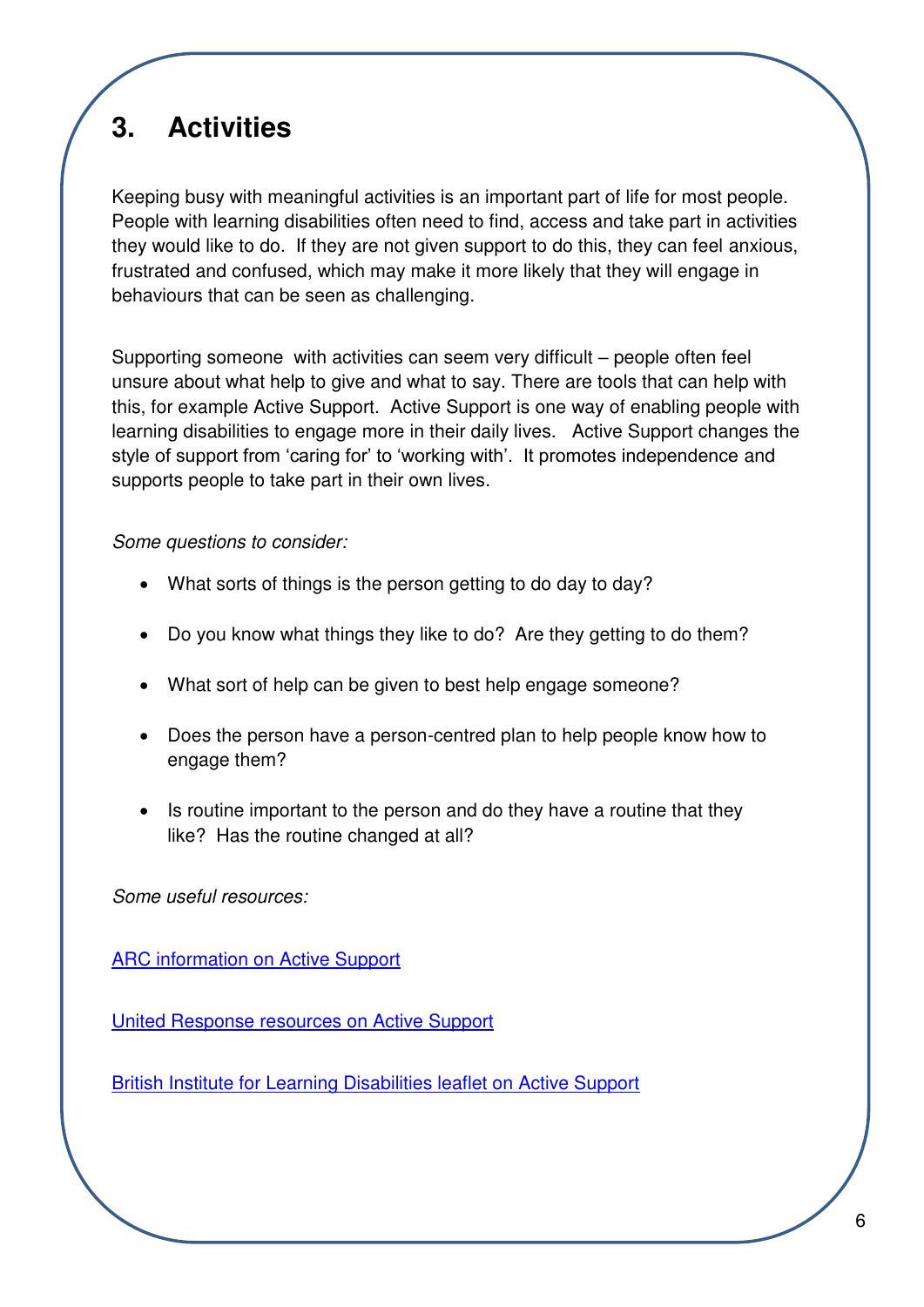## **4. Support for mental wellbeing**

Mental wellbeing is important for everyone. If a person with a learning disability also has poor mental health, they may be more likely to engage in behaviours seen as challenging. Some of the ways you can support someone with their mental wellbeing are by helping them:

- Connect with others and spend time developing relationships.
- Be active in any ways they can
- Learn new skills

This means that it is important to focus on the key areas outlined in this leaflet (physical health, communication, activities) all the time, not just when someone is engaging in behaviours that challenge. This will help with their mental wellbeing and protect against the development of challenging behaviour.

If someone has a known specific mental health problem, such as depression or psychosis, it is important they get the right sort of help. For longer term mental health difficulties, this help will be through a care plan for the person or those supporting them. Sometimes people need additional help from their GP or a mental health professional.

*Some questions to consider:* 

- Are you helping someone with their mental wellbeing all the time, not only when they are engaging in behaviours seen as challenging?
- Does the person have a known specific mental health difficulty?
- Do you have a care plan for how to help them with this?
- Do they need to be reviewed by their GP or a mental health professional to help with this?

*Some useful resources:*

[NHS information on improving mental well-being](http://www.nhs.uk/Conditions/stress-anxiety-depression/Pages/improve-mental-wellbeing.aspx)

[British Psychological Society report on psychological therapies for people with](http://www.bps.org.uk/system/files/Public%20files/id_therapies.pdf)  [learning disabilities](http://www.bps.org.uk/system/files/Public%20files/id_therapies.pdf)